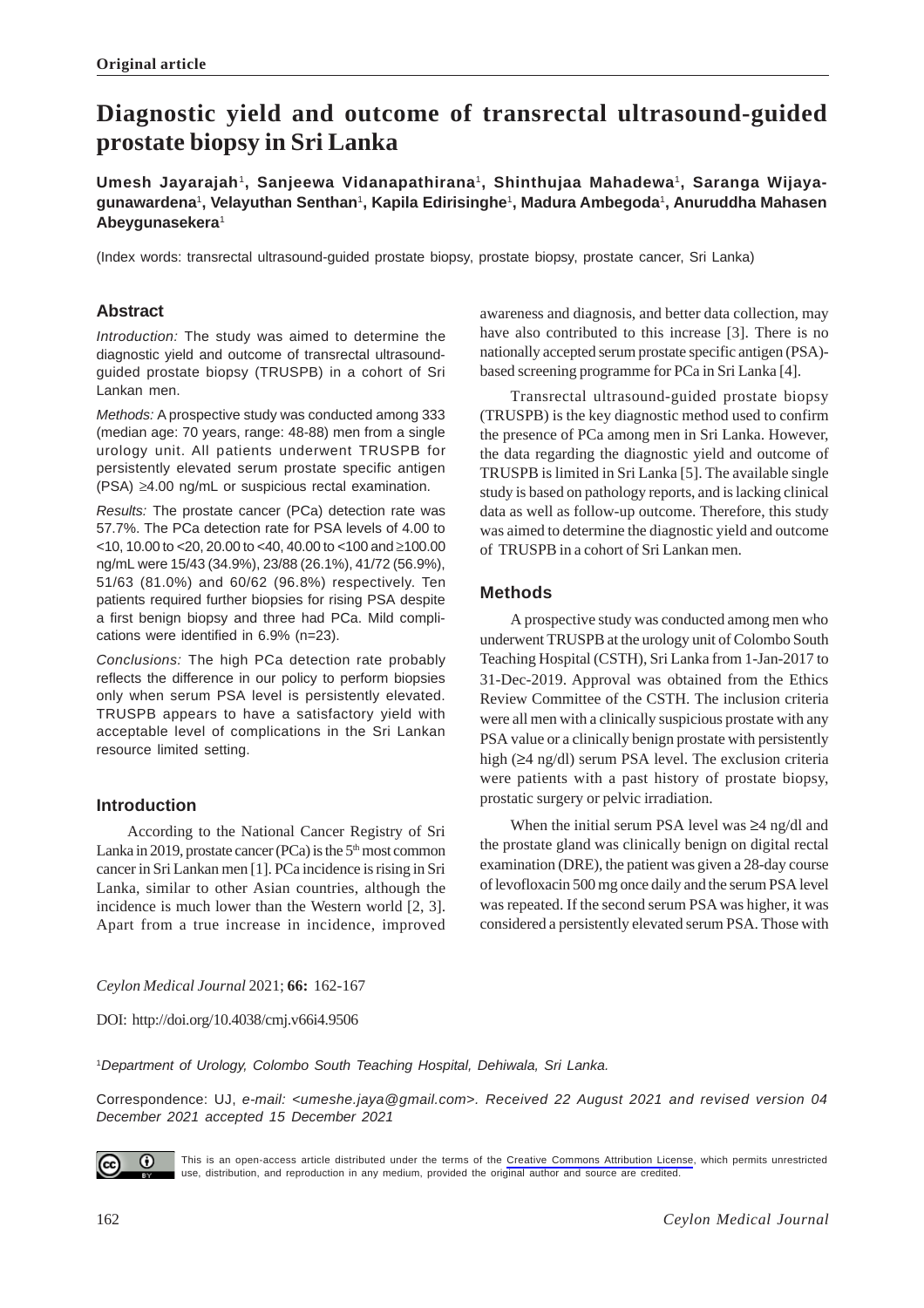a benign histology after first TRUSPB were followed up until their serum PSA level became normal or plateaued. If the serum PSA continued to rise despite a benign histology, the patient was subjected to a repeat biopsy (Figure 1).

All patients had clinical evaluation of the prostate gland by a DRE performed by the urological surgeon. All patients underwent an abdominal ultrasound scan to assess the prostate. Multiparametric-magnetic resonance imaging (MRI) was not performed due to resource constraints. All TRUSPB were done by experienced radiologists using an 18-G biopsy needle. All patients underwent a standard systematic 12-core biopsy. The antibiotic regimen used was intravenous co-amoxiclav 1.2 g and intravenous metronidazole 500 mg given 2 hours before biopsy and oral co-amoxiclav 625 mg eight hourly and oral metronidazole 400 mg eight hourly for five days post-biopsy.

Patients with no immediate complications were discharged following a few hours of observation after advising to return to hospital if they develop urinary retention, fever, persisting haematuria or rectal bleeding. All patients were reviewed after 3 weeks as outpatients to discuss the histology and to identify post-procedural complications. All data in relation to clinical findings,

ultrasonography, histology, complications and follow-up serum PSA were recorded.

Bivariate statistical analyses were performed to look for statistical associations. Chi-square test was used to determine associations between two categorical variables. Specificity, sensitivity, positive predictive value and negative predictive value were calculated. A p-value of less than 0.05 was deemed statistically significant [6].

## **Results**

The study included 333 (median age: 70 years, range: 48-88) men. The median ultrasonographic volume of prostate was 40 ml (range: 10-150, IQR: 30-56.25). The median PSA level was 26 ng/mL (IQR:14-66). Around 71.2% (n=237) had lower urinary tract symptoms and 31.8% (n=106) had a history of acute urinary retention. Around 11.4% (n=38) had bone pain and 11.7% (n=39) had haematuria. DRE was clinically malignant among 29.4% (n=98). Ten patients who continued to have rising serum PSA levels after an initial benign biopsy underwent a second biopsy, and three had PCa. Two patients required a third biopsy for continuously rising serum PSA and one had PCa. A total of 196 (57.7%) patients had biopsies positive for PCa (Figure 1).



Figure 1. **: Flow chart showing the patient management pathways.**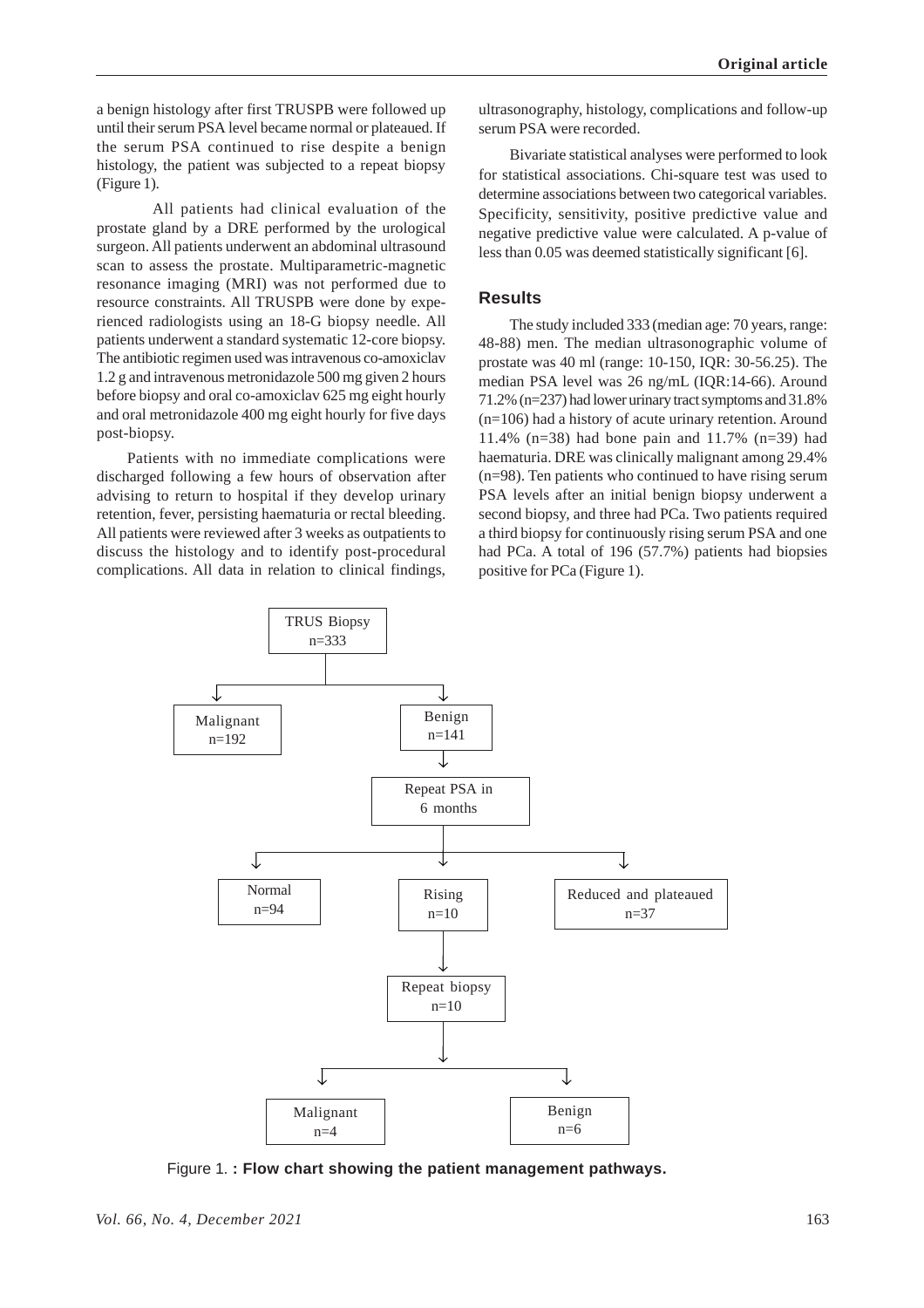The mean age of men with PCa was  $71.4 \pm 7.8$  years, compared to  $69.9 \pm 7.0$  years (p=0.09) in the benign group. The median serum PSA value was higher in men with PCa (50.9 ng/mL, IQR: 22-100 ng/mL) compared to those with a negative biopsy (15.8 ng/mL, IQR: 10-25 ng/mL, p<0.001). Malignant prostates had a lower median prostate volume (37, IQR: 30-50 ml vs. 50, IQR: 32-72 ml, p=0.002). The median PSA density was higher among malignant prostates (1.26 ng/ml<sup>2</sup>, IQR: 0.5-2.7 vs. 0.34 ng/ml<sup>2</sup>, IQR: 0.21-0.58, p<0.001). The likelihood of PCa was higher among those with clinically malignant DRE (76.5% vs. 49.8%,  $p < 0.001$ ).

The serum PSA level was available in 330 patients. Table 1 shows the PCa detection rate with each PSA categories. Clinical assessment through DRE had minimal ability to predict PCa in all PSA categories. Table S1 shows rate of PCa in patients aged below and above 70 years. The Gleason score (ISUP grade) was compared with the PSA subgroups (Table 2). Sampling inadequacy precluded ISUP grading in 15 patients. Men with serum PSA of ≥40 ng/dl had a greater proportion of high-grade tumours (Table 3). Table 4 summarizes the sensitivity, specificity, positive predictive value, and negative predictive value of PSA levels in predicting PCa.

Of the benign causes, isolated benign prostatic hyperplasia (BPH) was seen among 23.2% (n=77) and coexistence of BPH and chronic prostatitis was seen among 13.5% (n=45). Other findings were isolated chronic prostatitis  $(3.6\% \text{ n} = 12)$  and non-caseating granulomatous prostatitis (1.2%, n=4). Twenty-three (6.9%) patients had complications after TRUSPB (urosepsis: 4.8%, n=16, acute urinary retention:  $0.9\%$ ,  $n=3$ , and bleeding:  $2.4\%$ ,  $n=8$ ). Four patients with bleeding and fever required no intervention (Clavien-Dindo Grade-I). Nineteen patients needed interventions such as antibiotics, tranexemic acid for bleeding and urethral catheterisation (Clavien-Dindo Grade-II). None developed Clavien-Dindo Grade-III-V complications.

**Table 1. Correlation between PSA level, DRE and rate of cancer detection**

| PSA levels (ng/ml) | Patients (N) | Cancer detection |        |              | Malignant DRE  |                          | Clinically benign DRE | $P$ value |                       |      |
|--------------------|--------------|------------------|--------|--------------|----------------|--------------------------|-----------------------|-----------|-----------------------|------|
|                    |              | $\boldsymbol{N}$ | $\%$   | Total<br>(N) | N              | Cancer detection<br>$\%$ | Total<br>(N)          | N         | Cancer detection<br>% |      |
| $<$ 4.00           | 2            | 2                | 100.0% | 2            | 2              | 100.0%                   | $\overline{0}$        | $\Omega$  | $0.0\%$               |      |
| 4.00 to $< 10$     | 43           | 15               | 34.9%  | 6            | $\overline{2}$ | 33.3%                    | 37                    | 13        | 35.1%                 | 0.93 |
| 10.00 to $<$ 20    | 88           | 23               | 26.1%  | 14           | 6              | 42.9%                    | 74                    | 17        | 23.0%                 | 0.12 |
| 20.00 to $<$ 40    | 72           | 41               | 56.9%  | 16           | 11             | 68.8%                    | 56                    | 30        | 53.6%                 | 0.28 |
| $40.00$ to $< 100$ | 63           | 51               | 81.0%  | 21           | 19             | 90.5%                    | 42                    | 32        | 76.2%                 | 0.17 |
| $\geq 100.00$      | 62           | 60               | 96.8%  | 37           | 35             | 94.6%                    | 25                    | 25        | 100.0%                | 0.23 |

**Table 2. Correlation between PSA levels and ISUP grading in malignant prostates**

| PSA levels<br>Total<br>(N)<br>(ng/ml) |    | ISUP Grade 1 |       | ISUP Grade 2 ISUP Grade 3 |       |                |      | ISUP Grade 4 |       | <i>ISUP</i> Grade 5 |       | Not<br>available |       |
|---------------------------------------|----|--------------|-------|---------------------------|-------|----------------|------|--------------|-------|---------------------|-------|------------------|-------|
|                                       |    | N            | %     | N                         | $\%$  | N              | $\%$ | N            | $\%$  | N                   | $\%$  | N                | $\%$  |
| $<$ 4.00                              | 2  | 1            | 50.0% | $\overline{0}$            | 0.0%  | $\overline{0}$ | 0.0% | $\mathbf{0}$ | 0.0%  | 1                   | 50.0% | $\boldsymbol{0}$ | 0.0%  |
| 4.00 to $< 10$                        | 15 | 5            | 33.3% | $\overline{2}$            | 13.3% | $\overline{1}$ | 6.7% | $\mathbf{1}$ | 6.7%  | 5                   | 33.3% | 1                | 6.7%  |
| 10.00 to $<$ 20                       | 23 | 6            | 26.1% | 3                         | 13.0% | 1              | 4.3% | 5            | 21.7% | 5                   | 21.7% | 3                | 13.0% |
| 20.00 to $< 40$                       | 41 | 17           | 41.5% | 5                         | 12.2% | $\mathbf{1}$   | 2.4% | 5            | 12.2% | 10                  | 24.4% | 3                | 7.3%  |
| 40.00 to $< 100$                      | 51 | 12           | 23.5% | 5                         | 9.8%  | 4              | 7.8% | 6            | 11.8% | 21                  | 41.2% | 3                | 5.9%  |
| $\geq 100.00$                         | 60 | 10           | 16.7% | 5                         | 8.3%  | 2              | 3.3% | 13           | 21.7% | 25                  | 41.7% | 5                | 8.3%  |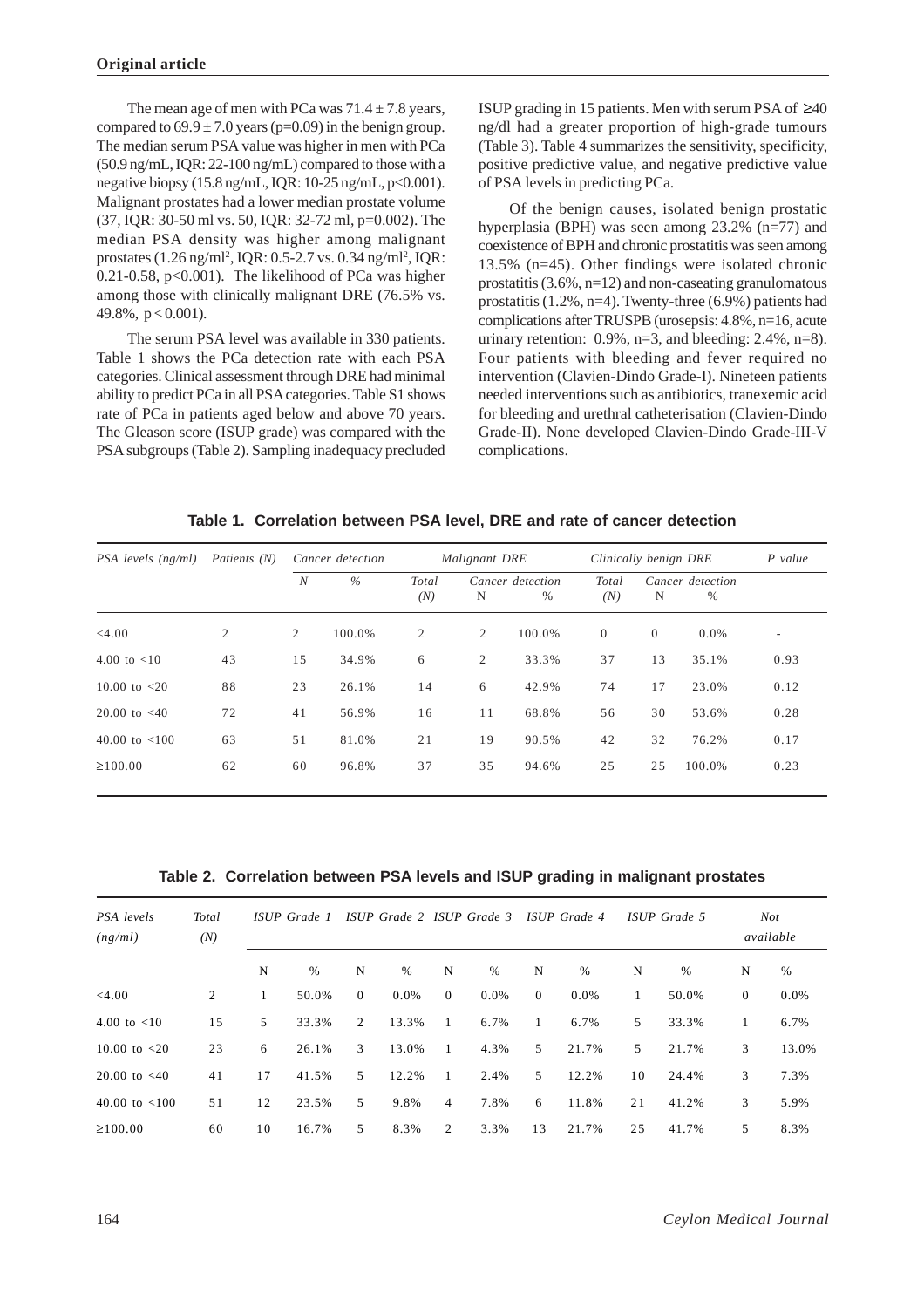## **Table 3. Sensitivity, specificity, positive predictive value (PPV) and negative predictive value (NPV) with 95% confidence internal (CI) based on the PSA levels**

| PSA levels (ng/ml) | Sensitivity (95% CI) | Specificity (95% CI) | <i>PPV</i> (95% CI) | <i>NPV</i> (95% CI) |
|--------------------|----------------------|----------------------|---------------------|---------------------|
| $\geq 4.00$        | 99 (96.3-99.9)       | $0.0(0.0-2.6)$       | 57.9 (57.6-58.3)    | $0.0(0.0-0.0)$      |
| $\geq 10.00$       | 91.1 (86.2-94.8)     | $20.3(13.9-30.0)$    | $61.4(59.1-63.6)$   | $62.2(48.4-74.3)$   |
| $\geq 20.00$       | 79.2 (72.7-84.7)     | $67.4(58.9-75.1)$    | 77.2 (72.4-81.3)    | $69.9(63.3-75.8)$   |
| $\geq 40.00$       | 57.8 (50.5-64.9)     | 89.9 (83.6-94.3)     | 88.8 (82.6-93.0)    | $60.5(56.3-64.6)$   |
| $\geq 100.00$      | $31.2(24.8-38.3)$    | 98.6 (94.9-99.8)     | 96.8 (88.2-99.2)    | 50.7 (48.3-53.2)    |

## **Table S1. Comparison of age, PSA category and clinical findings with cancer detection rate**

| Age category<br>( <i>years</i> ) | PSA category<br>(ng/ml)          | <b>Total</b> | PCa rate |                      | $P$ value | Clinically<br>malignant<br>DRE |                      |                | <b>Benign DRE</b> |                  |                   | $P$ value      |
|----------------------------------|----------------------------------|--------------|----------|----------------------|-----------|--------------------------------|----------------------|----------------|-------------------|------------------|-------------------|----------------|
|                                  |                                  |              | N        | $\%$                 |           | Total PCa rate                 | N                    | %              | Total             | $\boldsymbol{N}$ | PCa rate<br>$\%$  |                |
| 70 or less                       | 10 or less<br>More than<br>10.00 | 27<br>137    | 5        | 18.5%<br>83 60.6%    | < 0.001   | $\mathfrak{Z}$<br>36           | $\overline{0}$<br>29 | 0.0%<br>80.6%  | 24<br>101         | 5                | 20.8%<br>54 53.5% | 0.381<br>0.004 |
| More than 70                     | 10 or less<br>More than<br>10.00 | 18<br>148    |          | 13 66.7%<br>91 62.2% | 0.581     | 5<br>52                        | $\overline{4}$<br>42 | 80.0%<br>80.8% | 13<br>96          | 8<br>50          | 61.5%<br>52.1%    | 0.457<br>0.001 |

#### **Table S2. Comparison of cancer detection rates in similar studies from Sri Lanka and India**

| Study (Year),     | $\mathcal N$ | PCa detection |           | PCa detection rate at various PSA levels (ng/mL) |              |              |
|-------------------|--------------|---------------|-----------|--------------------------------------------------|--------------|--------------|
| Country           |              | rate          | $\leq$ 4  | $4.00 - 10$                                      | $10.00 - 20$ | $\geq 20.00$ |
| Present study     | 333          | 196           | 2/2       | 15/43                                            | 23/88        | 152/197      |
| (2020), Sri Lanka |              | (57.7%)       | $(100\%)$ | $(34.9\%)$                                       | $(26.1\%)$   | $(77.2\%)$   |
| Lokuhetty (2009), | 749          | 264           | 1/21      | 55/137                                           | $>10.00$ :   | 196/489      |
| Sri Lanka         |              | $(35.2\%)$    | $(4.8\%)$ | $(40.1\%)$                                       |              | $(40.1\%)$   |
| Laddha A (2020),  | 853          | 382           | 3/23      | 62/282                                           | 86/226       | 231/322      |
| Kochi, India      |              | $(44.8\%)$    | (13%)     | $(21.9\%)$                                       | $(38.1\%)$   | $(71.7\%)$   |
| Patil (2017),     | 235          | 60            | 1/10      | 5/84                                             | 10/76        | 44/65        |
| Mumbai, India     |              | $(25.5\%)$    | $(10\%)$  | $(6.0\%)$                                        | $(13.2\%)$   | (67.7%)      |
| Sinha (2011),     | 119          | 29            | <b>NA</b> | 2/28                                             | 3/24         | 24/56        |
| Hyderabad, India  |              | $(24.4\%)$    |           | (7%)                                             | (7%)         | (52%)        |
| Chavan (2009),    | 440          | 38            | <b>NA</b> | 4/171                                            | 3/118        | 70/143       |
| Mumbai, India     |              | $(8.7\%)$     |           | $(2.3\%)$                                        | $(2.5\%)$    | $(49.0\%)$   |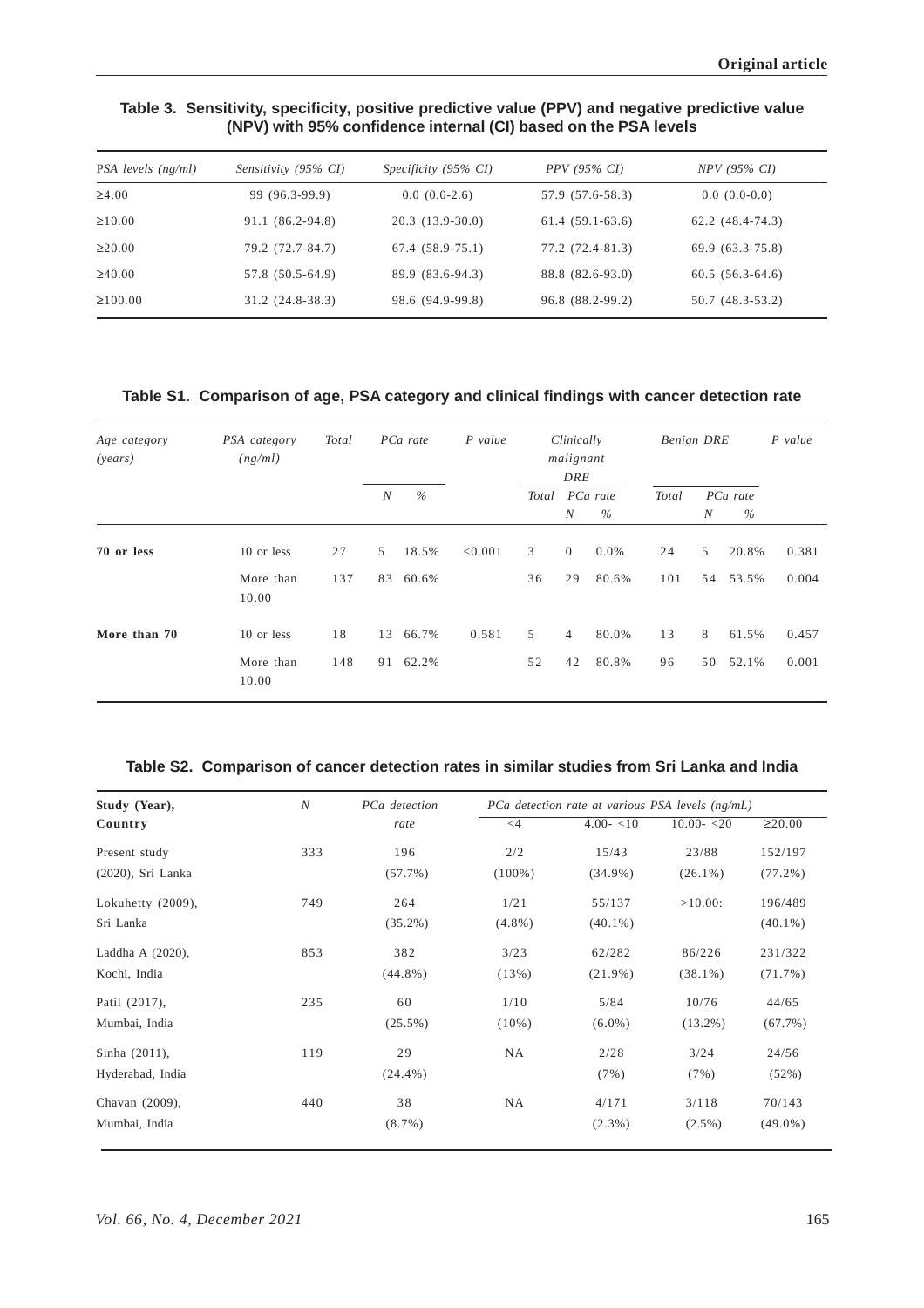# **Discussion and conclusion**

In our study, the prevalence of PCa was considerably high (57.7%). We found that the mean PSA in men with PCa was significantly higher than benign prostatic diseases. Furthermore, the median prostate volume in PCa was significantly lower and the PSA density was significantly higher in the malignant prostates compared to the benign group. Clinical findings were not reliable in predicting PCa in all categories of PSA levels.

Comparison of previous studies are shown in table S2 which had a PCa rate of 8.7-44.8% [5, 7-10]. In a previous study from Sri Lanka, the prevalence of PCa in 749 symptomatic males subjected to TRUSPB was 35.2%, which was lower than the current study [5]. Comparatively, our study sample had a higher proportion of malignancies. This variability in proportion of malignant histology is likely to be related to policies of relevant units as to indications for biopsy rather than differences in prevalence rates. Our policy is to perform biopsies when serum PSA level is persistently elevated. Such a policy would avoid unnecessary biopsies in the presence of benign prostates but high initial serum PSA level due to varying causes. This policy has not missed any malignancies as follow-up PSA values of such patients have remained normal in our study.

At present, there is a tendency towards replacing TURSPB with transperineal biopsy due to high incidence of sepsis and missing malignancies in countries where PCa is highly prevalent and screening is practiced widely. Our urosepsis rate was 4.8% which was similar to Western data (2-6%) [11]. All of them settled with oral or intravenous antibiotics without any organ dysfunction or requiring intensive care. Only 10 patients required a second biopsy and two patients a third biopsy due to rising PSA levels after the initial negative histology. Out of them, only four (1.2%) were positive for malignancy. This is much lower than the missed malignancy rate in the West (8.5%), probably due to the lower prevalence of PCa in Sri Lanka [12]. It appears that in the Sri Lankan setting where prevalence of PCa is low and PSA based screening is not nationally accepted, TRUSPB appears to be an acceptable option and there seems to be no necessity at present to embrace transperineal biopsy as the preferred mode of prostate biopsy.

A cut-off value of 4 ng/mL for serum PSA in the diagnosis of PCa had a sensitivity of 99.0. indicating it as a suitable cut-off point to perform TRUSPB. Nearly one third (34.9%) of patients with a serum PSA level of 4-10 ng/ mL had PCa, and the ISUP grading in this group was either 4 or 5 among 40% which is clinically significant. The high proportion of high grade tumours among Sri Lankan men with PCa has been highlighted before [13]. Furthermore, clinical assessment with a DRE was not accurate to differentiate between benign and malignant prostates  $(33.3\% \text{ vs. } 35.1\% \text{ respectively, } p=0.93)$ . Therefore, persistently elevated serum PSA above 4 ng/ mL should be an indication for prostate biopsy in order to use resources optimally while not missing any malignancy. In our study, the proportion of cancers in the serum PSA 4-10 ng/ mL group was 34.9%. About 68% (13/19) patients older than 70 years and having a serum PSA of 4-10 ng/ mL had PCa (Table 2). This challenges the notion that the cut off level of normal serum PSA rises with advancing age. Therefore, clinicians should be aware of this possibility and monitor the serum PSA level closely even in those above 70 years whose serum PSA is less than 10 ng/ mL.

# **Author contributions**

UJ, SW and AA contributed to concept and design of study, acquisition of data, analysis, interpretation of data, drafting the article and final approval of the version to be published. SV, SM, VS, KE and MA: contributed to acquisition of data, interpretation of data, drafting the article and final approval of the version to be published. AA is the senior author and guarantor of this paper.

### **Declaration**

#### **Competing interests**

The authors declare that they have no competing interests.

### **Acknowledgements**

None declared.

### **Ethics approval**

Ethics approval was obtained from the Ethics Review Committee of the CSTH.

### **Sources of funding**

None declared.

#### **Abbreviations**

|  |  | TRUSPB: Transrectal ultrasound-guided prostate biopsy |  |  |  |  |  |  |  |
|--|--|-------------------------------------------------------|--|--|--|--|--|--|--|
|--|--|-------------------------------------------------------|--|--|--|--|--|--|--|

- PSA : Prostate specific antigen
- PCa : Prostate cancer
- CSTH : Colombo South Teaching Hospital
- DRE : Digital rectal examination
- MRI : Multiparametric-magnetic resonance imaging
- IQR : Interquartile range
- ISUP : International Society of Urological Pathology
- BPH : Benign prostatic hyperplasia